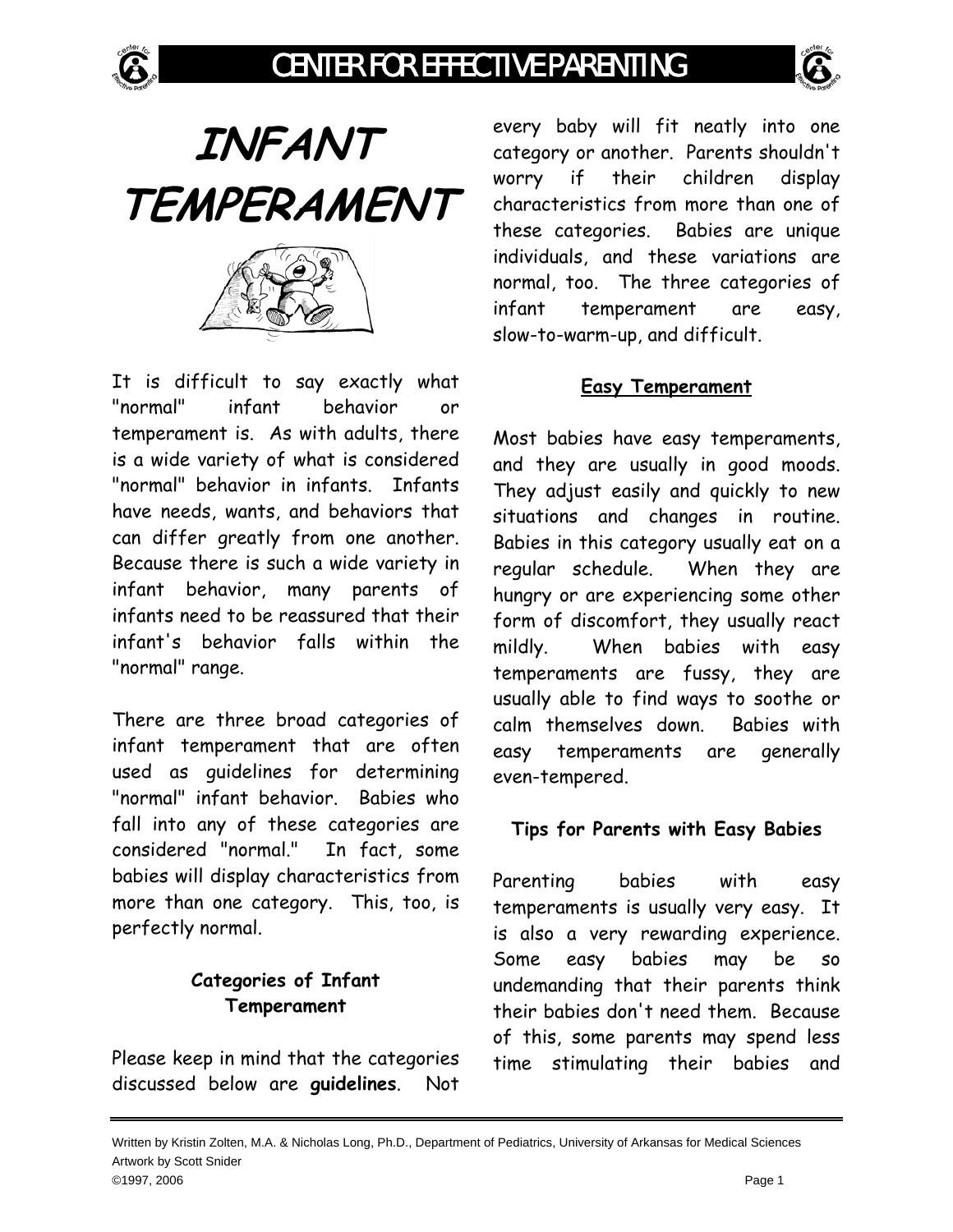relating to them. Parents with babies who have easy temperaments should keep in mind that their babies need lots of parental time and attention, even if they are very undemanding.

#### **Slow-to-Warm-Up Temperament**

Babies that have slow-to-warm-up temperaments generally seem shy. These babies need more time than easy babies to warm up to new people and experiences. Slow-to-warm-up babies may even reject or withdraw from anything or anybody new. They approach life cautiously. Instead of being very active physically, slow-to-warm-up babies are more likely to carefully watch what is going on around them. Babies with this temperament may quickly become overstimulated. When this happens, they will retreat by looking or turning away. Slow-to-warm-up babies also respond slowly and quietly to hunger and other discomforts. This may make it difficult for parents to know when their babies are hungry or uncomfortable.

## **Tips for Parents with Slow-to-Warm-Up Babies**

Parents with slow-to-warm-up babies must be very patient. Parents should try to introduce their babies to new situations often, but should do so

calmly and slowly. Slow-to-warm-up babies will gradually adapt to new situations, but they must be given as much time as they need, with no pressure. Parents should try to be aware of their babies' signs of overstimulation and should know when to remove their babies from a situation when this occurs.

### **Difficult Temperament**

Babies with difficult temperaments engage in almost constant physical activity. Children with this temperament may seem restless at times, and they are usually easily distracted. Difficult babies respond vigorously to hunger and other discomforts. Their crying is often loud and intense. At times, difficult babies are very hard to soothe when they're fussy. They also have difficulty soothing themselves. They are usually very light sleepers, and they demand a great deal of attention from parents.

### **Tips for Parents with Difficult Babies**

Parents of babies with difficult temperaments often feel guilty, mistakenly believing that they are somehow at fault for their babies' temperament. These feelings of guilt can often lead to feelings of inadequacy and anxiety. Parents with babies who have difficult